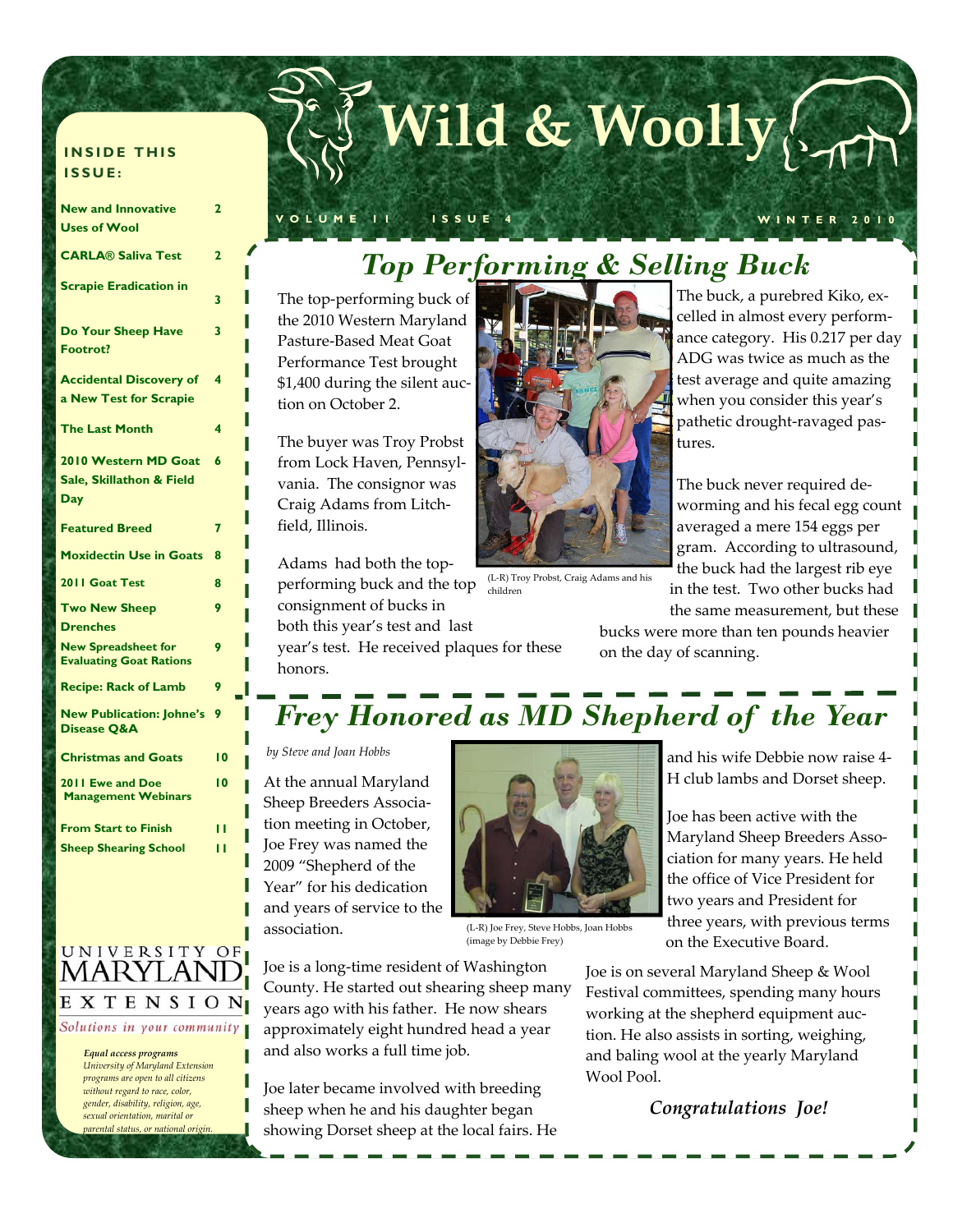#### **PAGE 2**



#### **Online Learning**



### **UME Webinars on**

*Ewe and Doe Management* 

#### **To be offered on:**

**Jan.13 ‐ Late Gestation Jan. 20 ‐Vaccinations Feb.3 ‐ Parturition Feb. 10 ‐Neonatal Care Feb. 17 ‐ Lactation Feb. 24 ‐ Weaning**

Г П П

П

**Please see page 10 for more information.** 



### **New and Innovative Uses of Wool**

Wool is being used to make more and more useful products. It is an eco-friendly alternative to many existing materials and its unique properties lend itself well to ad‐ vanced manufacturing technologies.

An entrepreneur in England has created packaging material (for temperature sensi‐ tive items) out of leftover wool. Not only are the wool‐insulated boxes more environmen‐ tally‐friendly, but they have out‐performed traditional poly‐based insulating materials, keeping items twice as cool. [www.woolcool.com].

Prince Charles is suggesting that people be buried in woolen coffins. The Prince points out that wool is natural, sustainable, and bio‐ degradable. The company also manufactures woolen caskets for cremated ashes. [www.hainsworth.co.uk]

Several companies use wool to make build‐ ing insulation. Wool has a higher R value than fiberglass, cellulose, or mineral wood. It is not irritating to the respiratory system or skin like other insulating materials. It is resistant to mold and permanently traps troublesome substances. [www.sheepwoolinsulation.ie; www.oregonshepherd.com; www.terralana.co.nz]

Mulch pads made from wool offer an environmentally‐friendly alternative to tradi‐ tional plastic mulches. Wool mulch sup‐ presses weeds, while retaining moisture and protecting plants from temperature ex‐ tremes. [www.mlwp.com/woolch.htm]

Bricks reinforced with wool (and seaweed) are less toxic than those reinforced with traditional building materials. Plus, they're stronger and more suitable for adverse cli‐ matic conditions. [woolbricks.com]

Eco‐friendly babies wear wool diaper covers instead of traditional plastic covers. Wool diaper covers keep moisture in, but allow air to circulate keeping babies warm and dry. Wool helps prevent against diaper rash and infections. [www.betterforbabies.com]

Wool has long been championed for its utility in cleaning up oil and other chemical spills. Wool soaks up to 40 times its weight in oil. Instead of absorbing the oil, it traps it, enabling the wool pads to be recycled for re‐ use.

Scientists are using wool proteins to create new wound dressings, bone graft implants, and medical suture technology. Nanotech‐ nology is being used to further improve wool's natural qualities.

### **CARLA® Saliva Test**

The CARLA® Saliva Test has been devel‐ oped by New Zealand AgResearch scientists as a powerful new tool for selecting sheep with greater immunity to internal parasites.

The test provides an accurate and simple way to select animals which suffer less from the effects of parasitic worms, and which pass fewer worm eggs onto pasture.

The test measures antibodies against worm larvae in sheep saliva: animals with high levels of antibodies are better at preventing worms establishing in the gut. This means the animals can put more of their energy into growth, without any increase in dags or "poopy but".Currently, the CARLA® Saliva test is available **ONLY** to producers in New Zealand.

#### *Source: AgResearch (www.carlasalivatest.co.nz)*

Editor's note: Before the test is released out‐ side of New Zealand, validation trials in other major sheep raising environments, in‐ cluding the U.S., will be done. Planned dis‐ cussions with a Veterinary Diagnostic Com‐ pany in the U.S. may eventually result in the test being available to U.S. producers.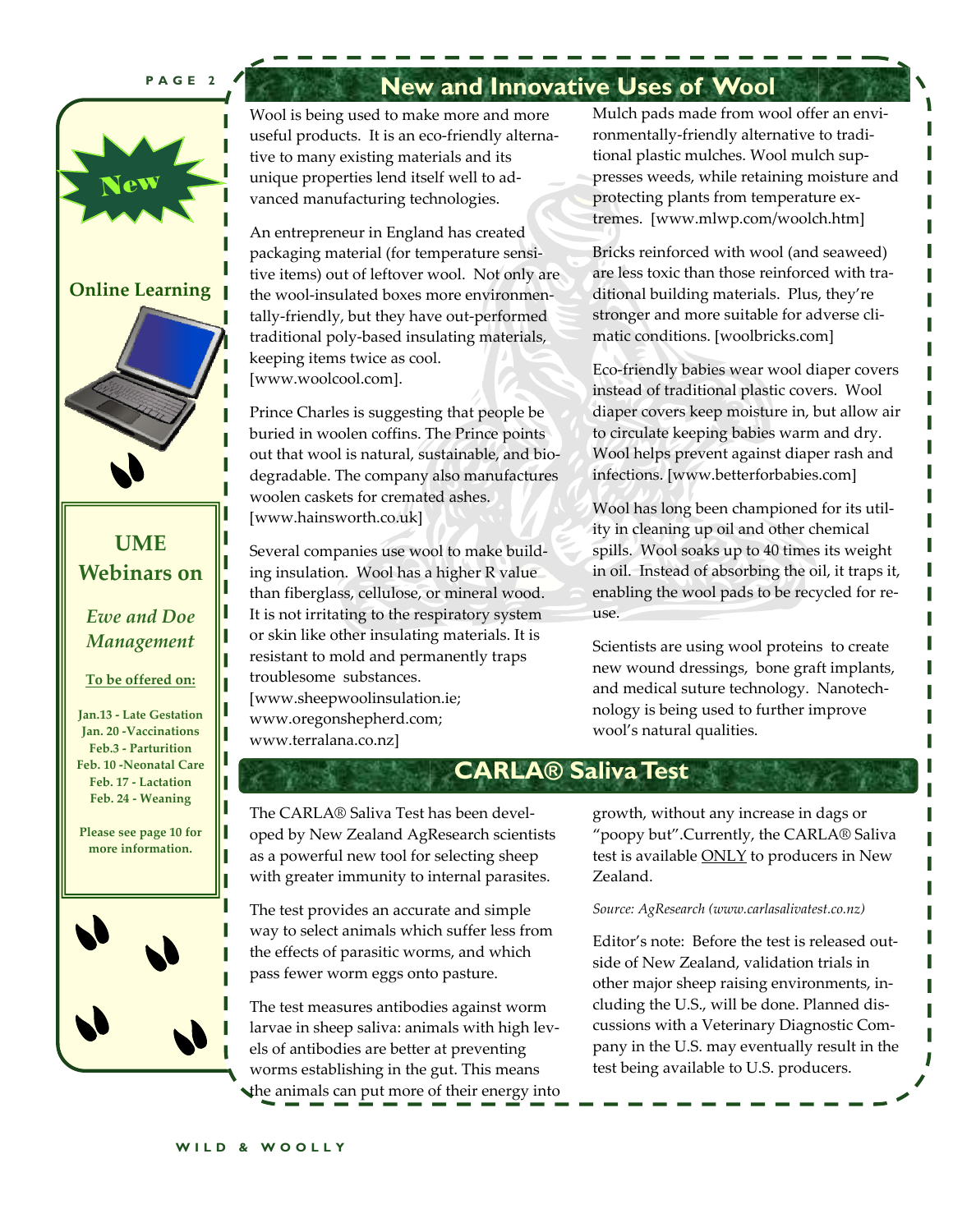### **Scrapie Eradication in Sight**

Scrapie eradication is in sight, and producers are the key to finding the last cases. There are three ways that sheep and goat producers can lead in the fight against scrapie:

1. **Correctly identify sheep and goats**. The Scrapie Eradi‐ cation Program is a mandatory program which requires sheep and goat producers, dealers, markets, and slaughter plants to officially identify certain sheep and goats. Most sheep and goats must be officially identified prior to selling them or transporting them from their place of birth. To get your free official ear tags (and an applicator), call 866‐ USDA‐TAG.

2. **Protect your flock or herd.** There are several precau‐ tions that producers can take to minimize the risk of getting scrapie in their flock or herd: 1) Close the herd to female additions; 2) Use RR rams; 3) Remove placentas and bed‐ ding soiled by birth fluids from birthing areas right away and thoroughly clean birthing areas; 4) Buy sheep and goats from flocks that have reached the certified level of the National Scrapie Flock Certification Program; and 5) Quar‐ antine all new animals to observe for any signs of scrapie.

3. **Report suspect sheep and goats.** If any signs of scrapie are noticed in a sheep or goat over 18 months of age that continue for several weeks, or if a mature sheep or goat dies after showing some signs, report it to your veterinar‐ ian, state veterinarian, or USDAʹs Veterinary Services at (866) 873‐2824.

#### **Recognize the signs**

Scrapie is a degenerative and eventually fatal brain disease of sheep and goats. It is in the same class of diseases as BSE in cattle and Chronic Wasting Disease in elk and deer. Trans‐ mission of the dis‐ ease occurs primarily from an infected dam to her offspring



and other lambs or kids exposed to the birth fluids, placenta, or bedding soiled by the birth fluids. Scrapie can be a tough disease to diagnose, and it can take several years for an infected sheep or goat to show signs, which include:

- Subtle changes in behavior or temperament;
- Intense frequent rubbing against fixed objects to relieve itching;
- Gait abnormalities such as incoordination, stum‐ bling, high stepping of forelegs, hopping like a rabbit, and swaying of the back end;
- Weight loss despite displaying a "normal" appe‐ tite;
- Weakness such as difficulty getting up or falling down;
- Biting at feet and legs;
- Lip smacking;
- Normal behavior at rest, but if stimulated by sudden noises or excessive movement, the ani‐ mal may tremble or fall down.

After the onset of clinical signs, death occurs within a few weeks to several months.

*Source: Scrapie Eradication is in Sight: You are the key to finding the last cases!, American Sheep Industry Associa‐ tion and USDA‐APHIS, 2010.*

### **Do Your Sheep Have Footrot?**

University of Maine Cooperative Extension is partnering with other Northeast states to recruit sheep flocks for a new SARE\*‐funded Sheep Foot Health Project. The purpose of the project is to help producers eliminate footrot from their flocks and keep it from reoccurring.

Visit the Sheep Foot Health Project web site at http:// umaine.edu/sheep to learn more about the project and the benefits and requirements of flock participation. An appli‐ cation packet is available on the web site. All information submitted by participants about their flock and farm will be held in strict confidence.

Though only a limited number of sheep flocks can be active participants in the project, all sheep and goat producers

will benefit from the educational programs and materials that the Sheep Foot Health Project will generate in the next several years.

Footrot is one of the most insidious diseases affecting

sheep and goats. It is both preventable and curable. It presents itself as lame ani‐ mals, animals that kneel to graze, or animals with hoof separation.

\*Sustainable Agriculture Research & Education

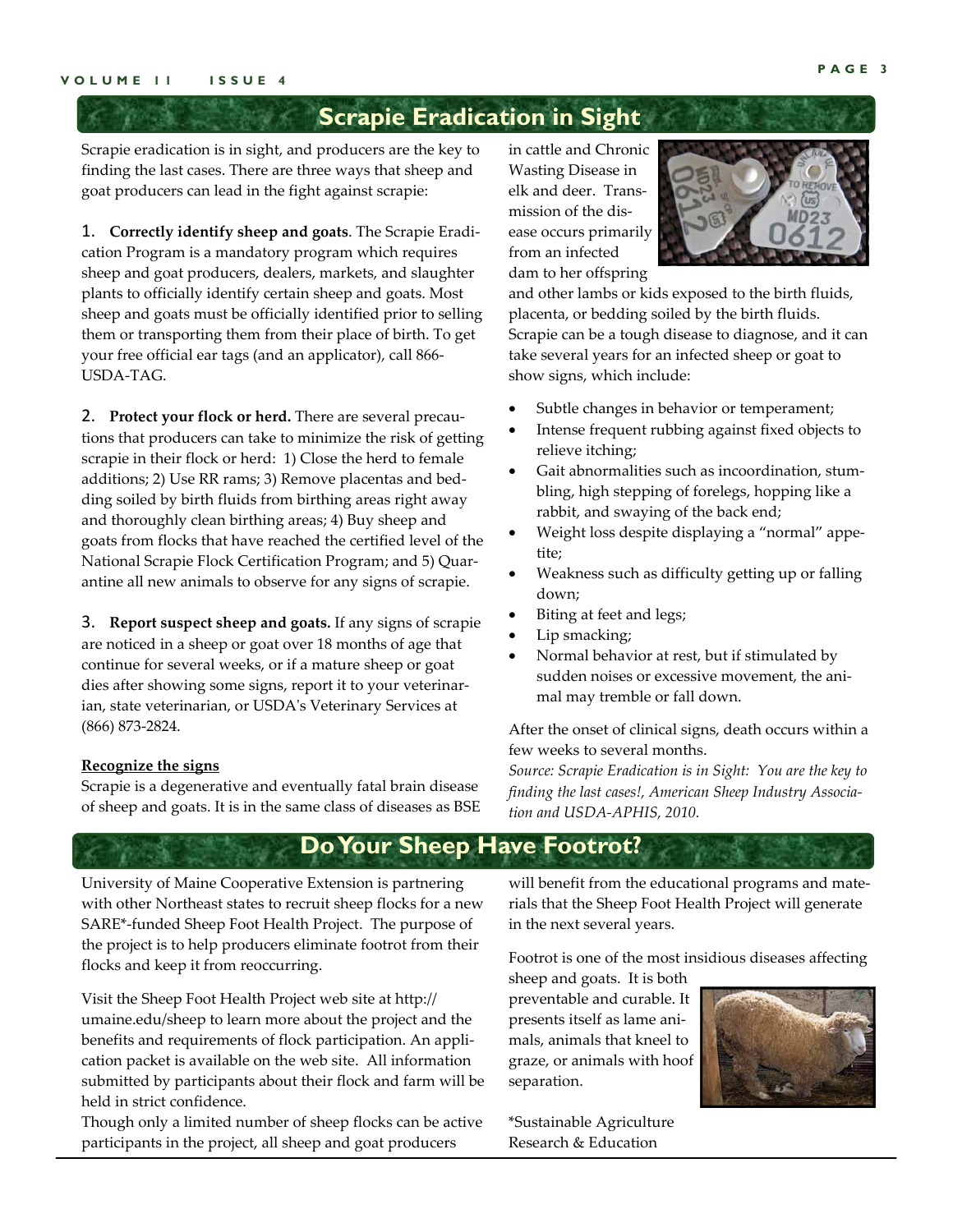### **Accidental Discovery of a New Test for Scrapie**

Scientists at Iowa State University have discovered a way to detect scrapie in sheep using fluorescence spec‐ troscopy. The eyes of sheep infected with scrapie return an intense, almost‐white glow when theyʹre illuminated with blue excitation light, says Jacob Petrich.

The accidental discovery occurred while Petrich and his collaborators were developing a fluorescence spectros‐ copy device used in slaughterhouses to test livestock carcasses for possible *E. coli* contamination.

The findings suggest technologies and techniques can be developed to quickly and non-invasively test for transmissible spongiform encephalopathies. Petrich, in fact, is working to develop a testing device.

Petrich and a team of researchers began studying the feasibility of a fluorescence test. The researchers collected 140 eyeballs from 73 sheep. Thirty five of those sheep

were infected with scrapie; 38 were not. The researchers took fluorescence readings from various parts of the eyes of all the sheep. "The bottom line is the scrapie-positive retinas fluoresced like crazy," Petrich said. "And the scrapie‐negative ones did not."

A previously published study reported that the function and structure of retinas are altered in cattle infected with transmissible mink encephalopathy. Other studies have reported that lipofuscin, an intracellular fluorescent pig‐ ment, accumulates in the eyes of animals infected with neurological diseases.

#### **Source: OptoIQ.com**

Editor's note: According to Dr. Petrich, the test can be done on live, sedated animals, as well as intact carcasses. It should also work with goats..

### **The Last Month**

The last month in which a ewe or doe is pregnant is very important. Seventy percent of fetal growth occurs during this last trimester. At the same time, the femaleʹs udder tissue is developing and her rumen capacity is decreasing. Extra nutrition is usually required to support a successful pregnancy.

Energy (TDN) is the nutrient most

likely to be deficient during the last month of pregnancy. Some grain is usually fed to pregnant females because grain is the most concentrated source of energy. Often, it is not possible for high‐producing females to consume enough forage (fresh or dry) to meet their late gestation nutritional requirements.

The exact amount of nutrients (or feed) that a pregnant ewe or doe needs depends upon her age, size (weight), breed (sometimes), and expected level of production (single, twins, or triplets or milk yield). Overfeeding and underfeeding can both have negative consequences on the outcome of a pregnancy and the female's subsequent lactation.

Insufficient nutrition may lead to pregnancy toxemia (also called ketosis), the birth of small and weak babies, higher neonatal mortality, reduced quantity and quality of colostrum, poor milk yield, and reduced fiber produc‐ tion (in the offspring via fewer secondary follicles).



Fat females are also more prone to pregnancy toxemia, as broken down fat produces toxic ketone bodies. Fat fe‐ males are more likely to prolapse their vaginas and have difficulty delivering their offspring. While some males may sire oversized fetuses, the more com‐ mon cause of oversized fetuses (and subsequent dystocia) is overfeeding during the last month of pregnancy.

#### **Calcium**

The femaleʹs requirements for calcium virtually double during late gestation. An insufficient intake of calcium may result in milk fever (hypocalcaemia). Milk fever can also result from the femaleʹs inability to mobilize calcium reserves from her bones. This is usually caused by excessive calcium in the diet.

Grains are usually poor sources of calcium, while legume hays tend to be rich in calcium. Ground limestone can be added to the ration to increase the calcium content. Milk fever and pregnancy toxemia present similar symptoms. Diagnosis is usually made on the basis of the animal's response to treatment (calcium vs. propylene glycol).

#### **Selenium**

Inadequate intake of selenium (and/or vitamin E) may result in poor reproductive performance, retained placen‐ tas, and white muscle disease in lambs and kids. A min‐ eral mix that contains the legal limit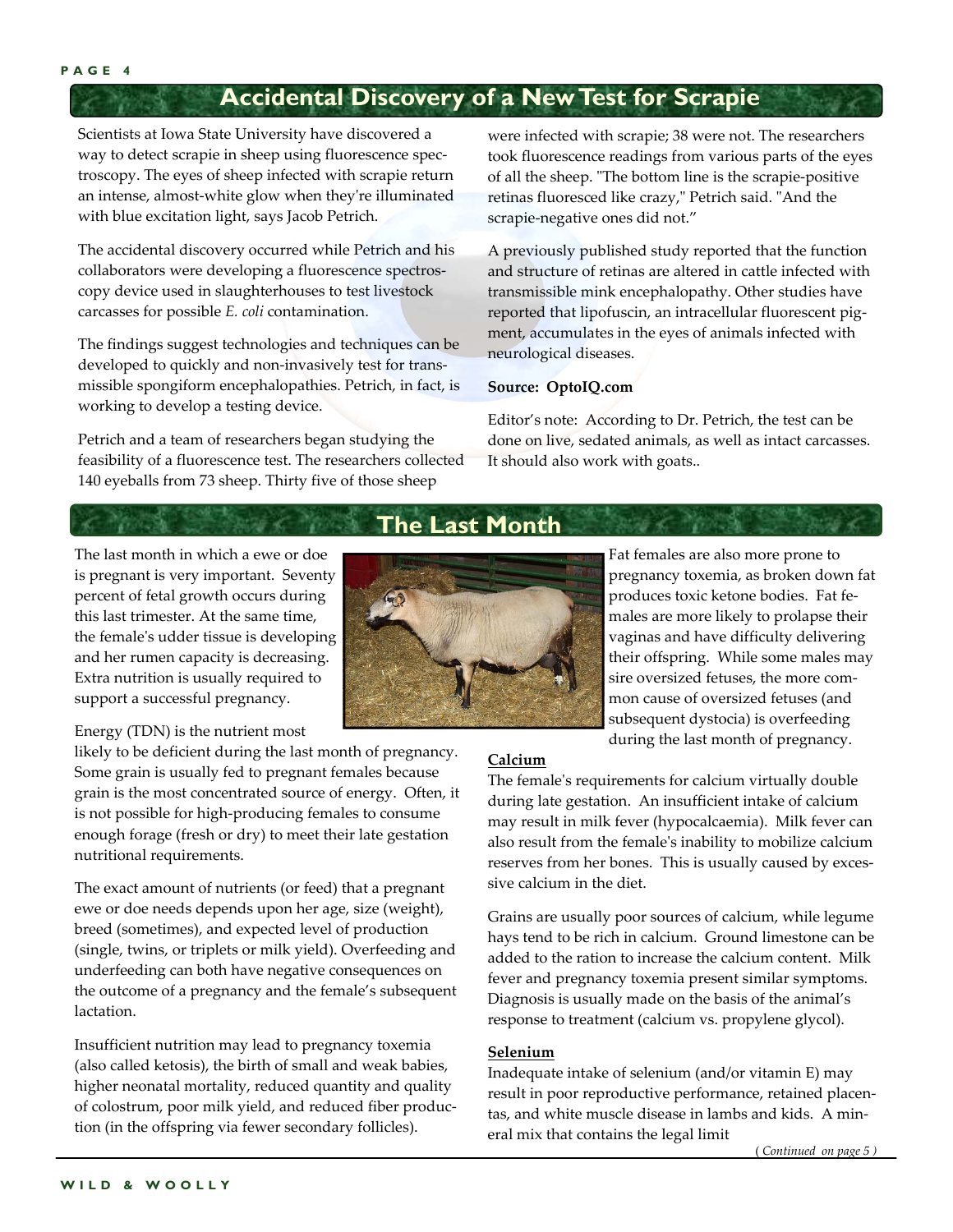#### **VOLUME 11 ISSUE 4 PAGE 5**

#### *The Last Month, (continued from page 4)*

of selenium should be fed to ewes and does, especially dur‐ ing the last month of pregnancy.

Dietary supplementation of selenium is always preferred to injections. Injections are often given (to lambs and kids) if dietary sources of selenium fail to prevent white muscle disease. Under normal circumstances, it is not usually nec‐ essary to inject newborns with selenium and/or vitamin E. Injectable selenium must be obtained from a licensed vet‐ erinarian.

#### **Vaccinations**

Ewes and does should be vaccinated for *clostridium per‐ fringins* type C and D (overeating disease) and tetanus ap‐ proximately one month before lambing and kidding. This way, newborns will acquire passive immunity when they drink the colostrum, the dam's first milk. In fact, vaccinating the pregnant female is the only way to protect young lambs and kids from type C and tetanus.

#### **Internal Parasites**

The periparturient rise in worm eggs is a natural phenome‐ non whereby small ruminant females suffer a temporary loss of immunity to internal parasites (worms) at the time of parturition (birthing). In spring‐lambing flocks, this pe‐ riparturient rise often coincides with the "awakening" of previously arrested worm larvae, further worsening the problem. In addition, the worm eggs deposited by the dam are the primary source of infection for young lambs and kids.

There are several strategies for dealing with the peri‐ parturient egg rise. Previously, it was recommended that all ewes and does be dewormed prior to lambing and kid‐ ding. All of the anthelmintics are deemed safe for pregnant females, with the exception of Valbazen, which should not be given during the first 30 days of pregnancy or ram removal.

Nowadays, FAMACHA©, body condition scores, and other criteria can be used to make selective deworming decisions. Another strategy is to increase the protein level of the ra‐ tion. Extra protein in late gestation has been shown to re‐ duce the periparturient rise of eggs in ewes.

It is always a good idea to feed a coccidiostat (e.g. Bovatec® or Rumensin®) to ewes and does during their last month of pregnancy. This will reduce the number of coccidia oocysts in the lambing and kidding environment, which will help young lambs and kids to develop immunity to coccidia without developing clinical disease. An added benefit is that coccidiostats may aid in preventing abortions caused by toxoplasmosis (cat coccidia).

#### **Abortions**

If there is a history (or high risk) of abortions, antibiotics can be fed to ewes during the last month of pregnancy. Chlortetracycline has been FDA‐approved for use in sheep to prevent abortions caused by *Chlymidia* sp. and *Campylo‐ bacter* sp. Its use in goats requires veterinary approval.

Certain mineral deficiencies can cause abortions and affect newborn viability. Goats that are housed with sheep and/ or fed sheep feeds and/or mineral mixes may be copper deficient and require copper supplementation . As with copper toxicity in sheep, copper deficiency in goats (and sheep) is complicated. There are various environmental factors and interactions with other minerals involved.

#### **Shearing**

It is generally recommended that fiber-producing animals be shorn approximately one month prior to parturition. Shearing offers numerous advantages to both the female and her offspring. At the same time, freshly‐shorn animals need proper shelter and have higher nutrient requirements than fully fleeced animals. Crutching, a short modification of shearing in which wool around the vulva and udder is removed, is recommended when fully‐fleeced animals are not sheared.

#### **Facilities**

For the last month of pregnancy, ewes and does should be kept at the location where they will lamb and kid. Unfamil‐ iar groups of females should not be mixed. Females should not be unduly stressed in any way. Lambing and kidding facilities should be prepared at least one week before the first lambs and kids are due to be born.

It goes without saying that ewes and does need a clean, dry, draft-free place to give birth and bond with their babies. If lambing and kidding will occur on pasture, it should be on a clean, well-rested pasture with access to shelter. Pastured animals have higher nutritional requirements than housed animals, especially during cold and/or wet weather.

Supplies needed for lambing and kidding should be accumulated ahead of time. One of the most important supplies to have on hand is a source of colostrum and a supply of lamb and/or kid milk replacer.

Proper nutrition and management during the last month of gestation will go a long way towards ensuring a successful lambing and kidding season. Poor nutrition and manage‐ ment may result in a disastrous lambing and kidding season.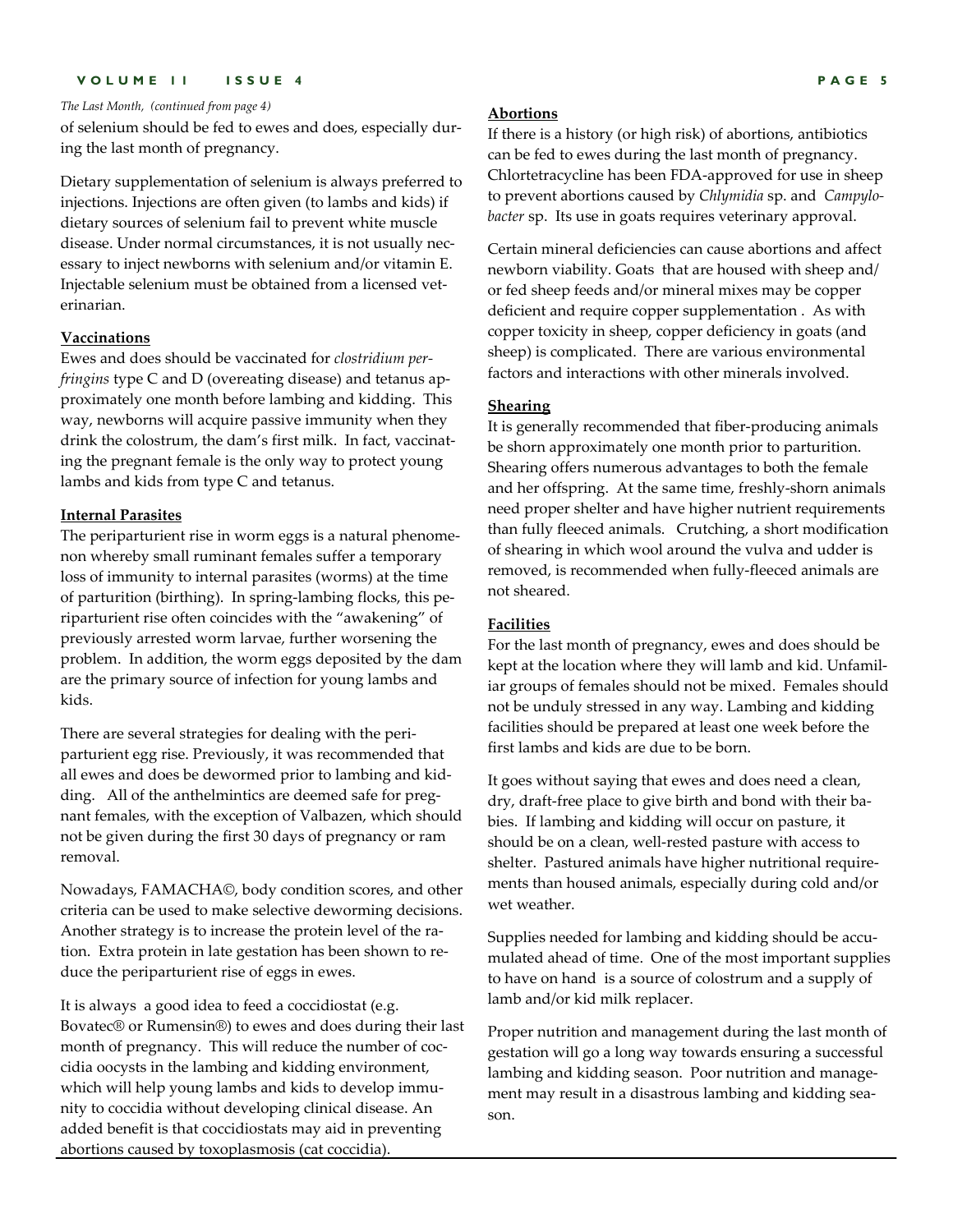#### **PAGE 6**

### **2010 Western MD Goat Sale,**

### **2010 Junior Goat Skillathon**

**Junior Winners** 



(L-R) Jacqaline Ware, Cameron Lefervere, Danielle Flinn (image by Jeff Semler)

#### **Intermediate Winners**



Ryman, Maggie Goodmuth (image by Jeff Semler)

#### **Senior Winners**



(L‐R) Victoria Crabtree, Matt Kerner, Marisa Linton (image by Jeff Semler)

### **Five Year Consigners**



Dietz‐Band (image by Jeff Semler)

#### **WILD & WOOLLY**

#### **Cutting demonstration at Goat Field Day**

While youth participated in a skillathon and top bucks from the meat goat test went on the silent auction block, Dr. Paul Kuber, a research animal scien‐ tist from The Ohio State Univer‐ sity showed field day partici‐ pants how to process a goat car‐



Paul Kuber (image by Jeff Semler)

cass and prepare dishes featuring chevon.

Kuber told producers they should eat their own product before marketing meat to con‐ sumers. He said that marketing goat meat and processing goats into cuts is all new territory. While some ethnic groups prefer their goat meat processed into chunks with no concern for different cuts, traditional markets may be the next step for the goat industry, according to Kuber.

Participants sampled the goat meat prepared by Dr. Kuber. It was delicious.

Special thanks to Merritt Burke from Delaware for providing a goat for the demonstration.

Dr. Paul Kuber will be giving a similar goat carcass cutting demonstration during Dela‐ ware Ag Week. The demonstration will be held Tuesday, January 18<sup>th</sup> in the Exhibition Hall Board Room at the Delaware State Fair‐ grounds in Harrington, Delaware. For more information, contact Dr. Dahlia O'Brien at (302) 857‐6490 or djjackson@desu.edu or visit http:// rec.udel.edu/agweek/home.htm.

#### **Junior Goat Skillathon**

Twenty‐eight youth from Maryland, Virginia, West Virginia, and North Carolina competed in the 2nd Junior Goat Skillathon, held in con‐ junction with the annual Western Maryland Goat Field Day & Sale.

The goat skillathon tests youth on all aspects of goat production: meat, dairy, and fiber. In this year's skillathon, there were five stations (Feed/forage ID, Equipment ID, Breed ID, Body Parts, and Potluck), a judging class (Kiko bucklings from the goat test), and a written test.

#### **Junior winners**

- 1. Jacqaline Ware (West Virginia)
- 2. Cameron Lafervere (West Virginia)
- 3. Danielle Flinn (Maryland)

#### **Intermediate winners**

- 1. Kendell Williams (Virginia)
- 2. Carlie Ryman (West Virginia)
- 3. Maggie Goodmuth (Maryland)

#### **Senior winners**

- 1. Victoria Crabtree (North Carolina)
- 2. Matt Kerner (Maryland)
- 3. Marisa Linton (North Carolina)

Congratulations to all the winners and thanks to Mary Beth Bennett, David Gordon, Shannon Uzelac, and Chris Anderson (and others) for helping with the Skillathon.

#### **Five year consigners recognized**

Two consignors to the Western Maryland Pas‐ ture‐Based Meat Goat Performance Test were awarded plaques for having consigned bucks to each of the first five years of the test, 2006‐2010.

Jeanne Dietz‐Band from Many Rocks Farm in Keedysville received a plaque. Jeanne had the top‐performing buck in the 2006 test. Don Smith from Charlottesville, Virginia was also awarded a plaque. Don had the top‐performing buck in the 2007 test.

The Western Maryland Pasture‐Based Meat Goat Performance Test would not be possible without the support of consignors such as Jeanne and Don. Congratulations to both of them.

#### **Meat goat car‐ cass evaluation**

One of the goals of the Western Maryland Pas‐ ture‐Based Meat



Goat Performance Test is to evaluate and com‐ pare carcass characteristics of meat goats consuming a pasture‐only diet. This year, ten bucks from ten different consignors were se‐ lected for harvest and deboning at LambCo LLC, a USDA/custom‐inspected abattoir in New Windsor, MD.

( *Continued on page 7)*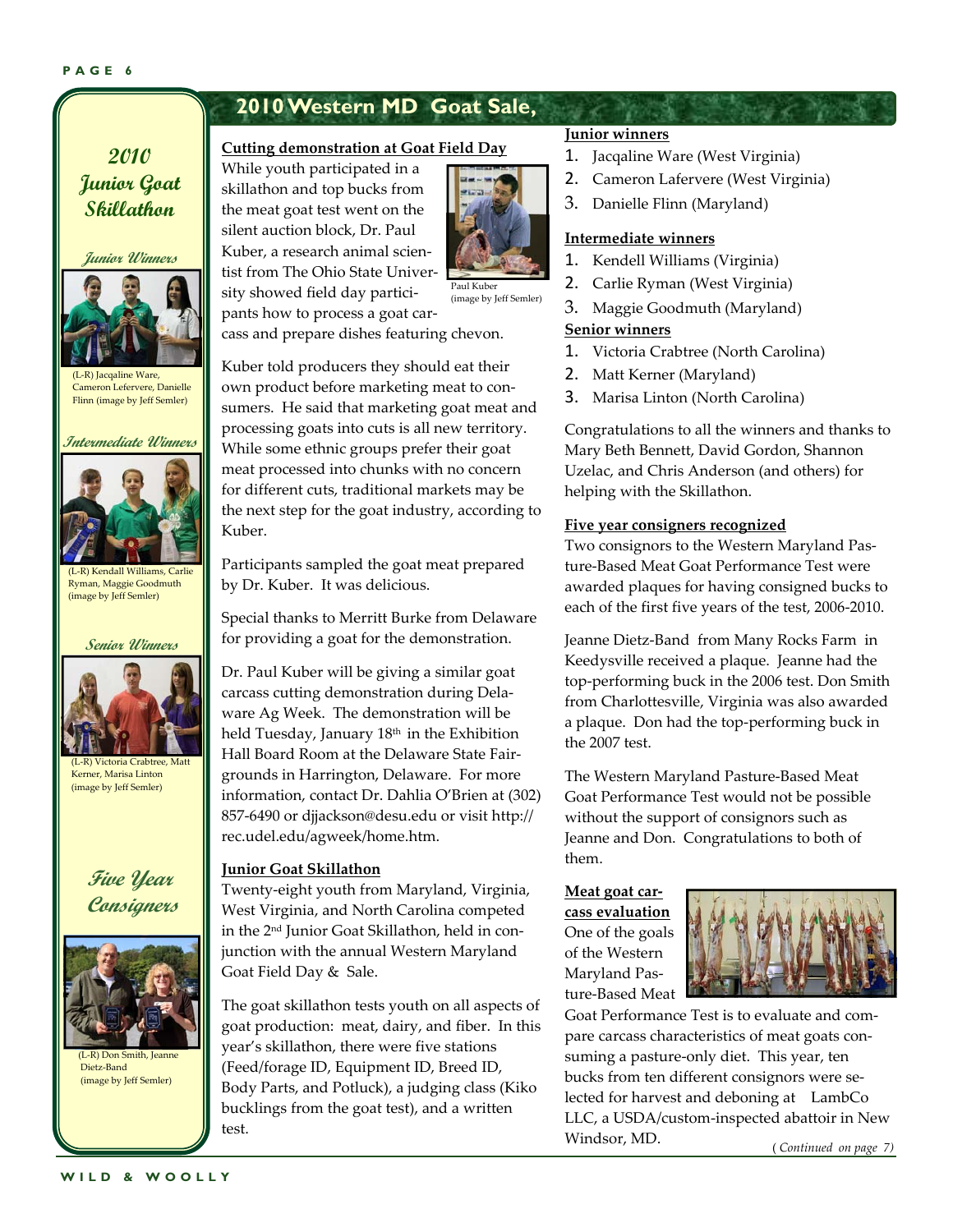### *Featured Breed*

The East Friesian is a breed of dairy sheep that originated in the Friesland area of Germany and Holland, the same region where Friesian cattle (Holstein) were developed.

The East Friesian is the best milking sheep in the world. Their average milk production can exceed 450‐500 kg (992 ‐1,102 lbs) of milk per 220 to 240‐day lactation. However, compared to other breeds, their milk has a lower fat and protein content, a disadvantage when making cheese.

The East Friesian has a high level of prolificacy. The Spooner Research Center in Wisconsin reported an aver‐ age prolificacy of 200 and 230 percent, respectively, for 12‐ month old and mature East Friesian ewes, though , they are seasonal in their breeding habits.

Due to their high level of milk production and fecundity, the East Friesian is a very effi‐ cient lamb producer. Though not known for their carcass confor‐ mation, they produce growthy lambs with



Picture courtesy of Canadian Sheep Breeders' Asso

desirable carcass traits when crossed with terminal sire breeds such as Suffolk or Texel.

Like most breeds with outstanding reproductive qualities, East Friesians are probably best‐utilized in a crossbreed‐ ing program. Crossbreeding with the East Friesian will improve milk production substantially. For example, 1, 2, and 3‐year old Dorset x East Friesian ewes at the Spooner Station lactated 30 to 40 days longer than Dorset‐type ewes and produced more than twice as much milk.

East Friesians are considered to be a high maintenance breed. They do not usually perform well in extensive pas‐ ture systems or in harsh climates. Consequently, they are often crossed with local breeds to improve hardiness and adaptability.

In Israel, the East Friesian was crossed with the Awassi to create the Assaf breed. In Canada, they were used in the development of the highly‐productive Rideau Arcott. In Wisconsin, it has become common to cross the East Frie‐ sian with the Lacaune, a hardier French dairy sheep.

East Friesians are a polled, whiteface sheep, with pink noses and pale hooves. Their heads and legs are free from wool. Their wool is coarse, 29‐33 microns. The breed's most unique physical feature is its "rat" tail: long, thin,

and free from wool. It is not usually necessary to dock East Friesian lambs.

East Friesians were intro‐ duced to North America in the 1990's. They are the most popular breed in the fledgling U.S. dairy sheep industry.



Picture courtesy of Canadian Sheep Breeders' Association

They are a docile breed that adapts well to intensive par‐ lor milking systems.

Sources: Oklahoma State University Breeds of Livestock, Breeds of Sheep for Commercial Milk Production (Yves Berger, University of Wisconsin).

*2010 Western MD Pasture Based Meat Goat Test Sale & Field Day, (continued from page 6)*

The ten carcasses were very lean, with little visible fat. Carcass yields were similar to those in last year's carcass evaluation: 25.3 percent. A yield of 25 percent means that 25 percent of the

live goat's weight is boneless, fat‐free meat.

Among the ten mostly Kiko goats, carcass yields ranged from 22.0. to 30.9 percent. Dressing percentages were higher than last year (48.1 vs. 43.1 percent ), but this was because organs (lung, heart, and testicles) were left in the hanging carcasses.

Warren and Liz Barnes, consigners from Summersville, Missouri, had the goat with the best carcass (highest lean yield). Their 72‐lb Kiko buck had a lean meat yield of 30.9 percent, 5.3 percent above the group average. It had the largest rib eye at 1.8 square inches. The group average for rib eye area was 1.0 square inch. The dressing percentage of the Barnes' buck was an impressive 52.9 percent. Its carcass looked very good.

You can read a full article about the carcass evaluation and see all the data at http://www.sheepandgoat.com/ programs/GoatTest/2010/10carcassevaluation.html. Next year, we plan to feed a separate group of goats (full or half‐sibs to the bucks on test) so we can compare the carcasses from pasture vs. pen‐fed goats.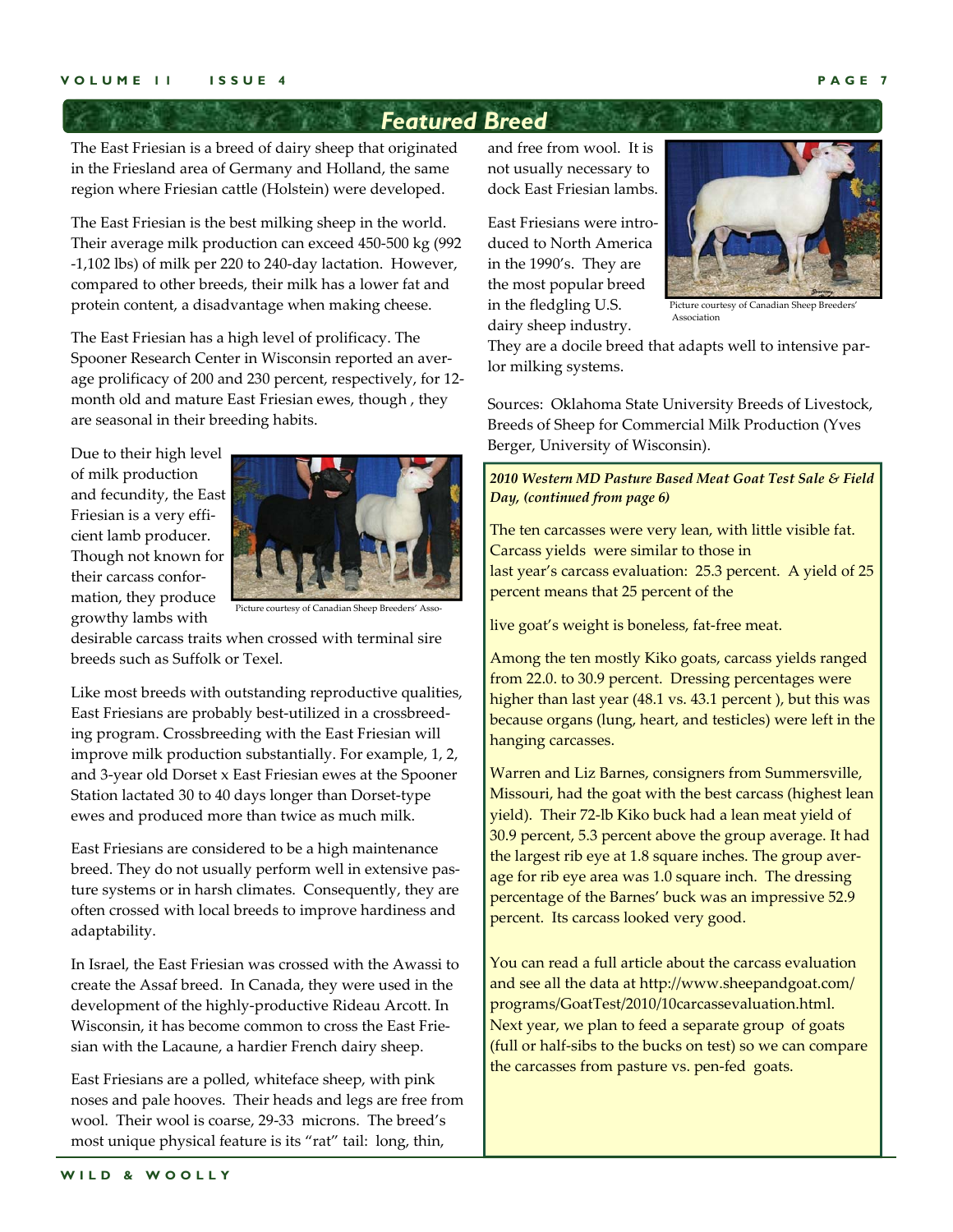### **Moxidectin Use In Goats: Injectable vs. Oral**

by the Southern Consortium for Small Ruminant Para‐ site Control (www.wormx.org)

Moxidectin (Cydectin®) is not FDA‐approved for use in goats; therefore, there are no established

withdrawal times (WDT) for meat and milk.

FARAD, a national USDA‐sponsored coop‐ erative project whose primary mission is to prevent or mitigate illegal residues of drugs, pesticides, and other chemicals in foods of animal origins, makes recommen‐ dations for extra‐label drug use in food ani‐ mal and these regulations serve as the de‐ facto WDT guidelines that should be fol‐

lowed. Recently, FARAD came out with a 120‐130 day recommended WDT for meat following use of injectable moxidectin. The WDT for the oral route is 23 days.

Without data specifically demonstrating that the in‐ jectable provides superior efficacy, the Southern Consortium for Small Ruminant Parasite Control decided it is best to withdrawal their recommendation for using injectable moxidectin. Although the blood level data indicates injectable may be the preferred route, whether or not this translates to better efficacy depends on the amount of drug actually getting into the worm. It makes

sense that it would since *Haemonchus* feeds on blood, but it is possible that the oral route might still be better if high levels of the drug are getting into the worm via di‐ rect contact in the stomach.

> The University of Georgia had planned to do a study (in 2010 to compare the efficacy of the oral and injectable routes, but not a single farm in Georgia could be found with mox‐ idectin susceptible worms. Without clinical proof, the SCSRPC feels that it is better to stick with the oral route (if the worms are susceptible) since this route has a reasonable withdrawal time of 23 days.

> Furthermore, it is important to only use prod‐ ucts that are designed for oral administra‐

tion. Thus, only the sheep oral drench product should be used; the pour-on form for cattle (given orally) should not be used, and is not allowed under extra‐label drug use law.

Editor's note: It goes without saying that only the sheep oral drench product should be administered to sheep. The pour-on (given orally) or injectable moxidectin (given orally) products are not allowed under extra‐label drug use law.

### **2011 Western MD Pasture Based Meat Goat Performance Test**

The Western Maryland Pasture Based Meat Goat Performance Test was initiated in 2006 at the Univer‐ sity of Maryland's Western Mary‐ land Research & Education Center. The purpose of the test is to evaluate the post‐weaning performance of bucklings managed in a pasture environment with no supplemental feed.

The test is open to male goats of any

breed or breed cross, with or without registration eligibility. For the 2011 test, bucks (or wethers) must be born between December 15, 2010, and March 20, 2011, and weigh between 35 and 70 lbs. upon delivery to the test site on June 4 or 5. Goat breeders from any state may consign up to five goats to the test. The nomination pe‐ riod is April 1 through May 15.

Bucks meeting Gold, Silver, and Bronze standards of performance for growth and parasite resistance and resilience and minimum stan‐ dards for reproductive soundness and structural correctness will be eligible to sell via public auction. Does may also be consigned to the sale.

The Annual Western Maryland

Goat Field Day, Sale, and Junior Goat Skillathon will be held on Saturday, September 24 or October 1, at the Washington County Agricultural Education Center near Boonsboro,

For more information about the goat test, visit the blog at http://mdgoattest.blogspot.com.

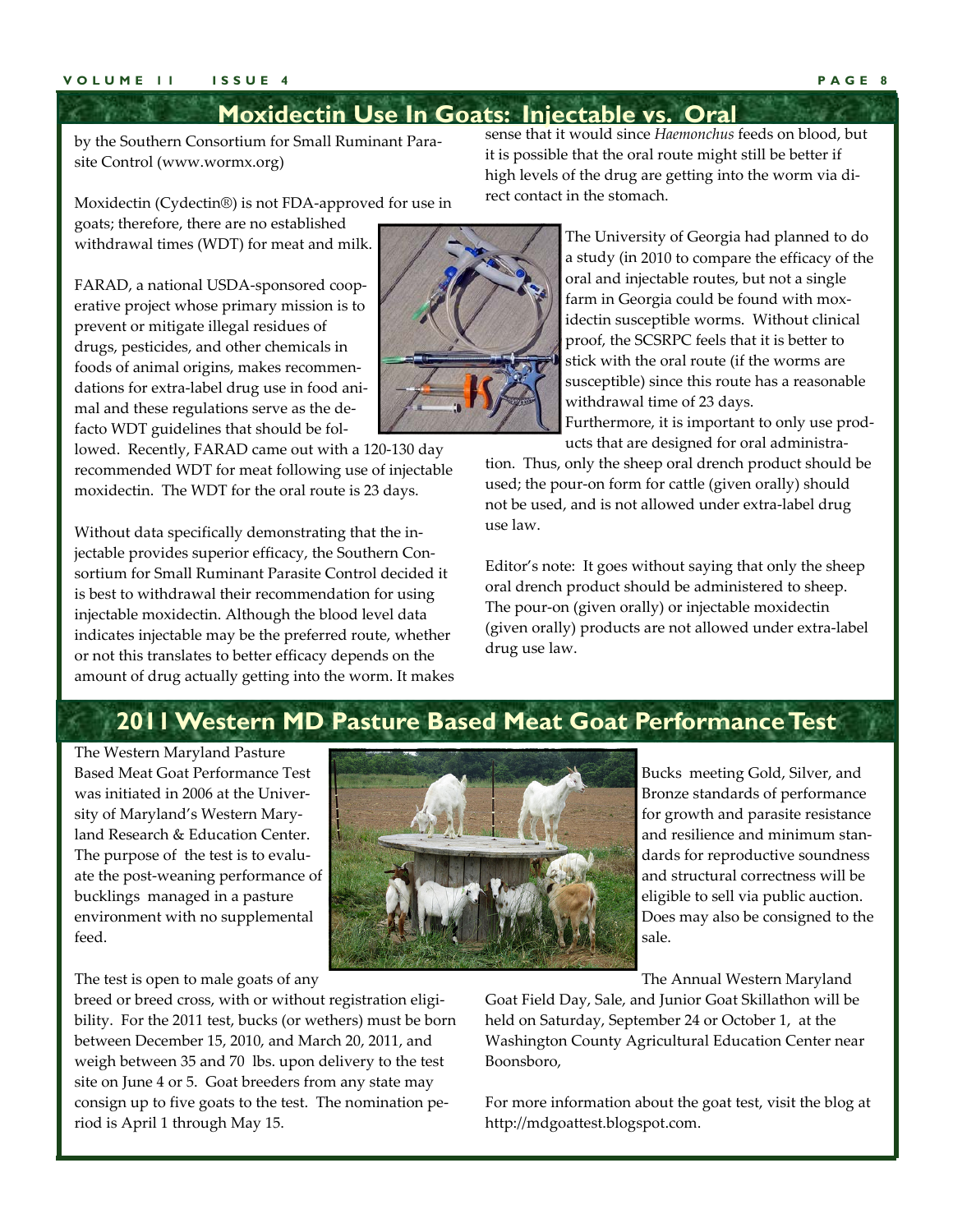### **Two New Sheep Drenches in Pipeline**

Until last year, the last new anthelmintic (dewormer) class that was introduced to the market was macrocylic lactones (i.e. Ivomec) by Merck in 1981. But since last year, two new sheep drenches have entered the pipeline: Zolvix® and Startect®.

Zolvix® (monepantel) was released by Novartis last fall in New Zealand. It is now available to producers in Australia, Europe, and South America. Startect® (derquantel + abamec‐ tin) was recently released by Pfizer. Currently, it is available only in New Zealand.

Both new sheep drenches represent new anthelmintic classes. They have different modes of action than current anthelmintics. Consequently, they are effective against worms that are resistant to other classes and combinations of anthelmintics.

When (and if) these anthelmintics become available in the United States is anyoneʹs best guess. It is often too expensive for the drug companies to get approvals for drugs that have limited market potential.

Perhaps, the Minor Use/Minor Species Act will facilitate the approval of these two new drenches for U.S. producers. The purpose of the act is to find innovative ways to bring prod‐ ucts for small populations to market and is designed to help pharmaceutical companies overcome the financial road‐ blocks they face in providing limited‐demand animal drugs.

*www.zolvix.com www.startect.co.nz*

### **Recipe - Dijon Rack of Lamb**

#### **Ingredients**

- 2 American Racks Of Lamb
- 6 oz Dijon Mustard
- 2 Cups Italian Bread Crumbs
- Salt and Pepper to Taste
- Fresh Parsley



#### **Preparation**

Preheat oven to 350 degrees.Cut the racks in half, making four rib servings. Spread the Dijon mustard evenly over the top of the lamb. Season with the salt and pepper. Roast in the oven at 350 degrees until medium rare (interior meat temperature of 150 degrees). Remove from the oven and pat breadcrumbs into the mustard. Return to the oven and place under the broiler until browned. Garnish with fresh‐snipped parsley and serve immediately.

Source: http://www.superiorfarms.com/pages/recipes.htm

#### **New Spreadsheet for Evaluating Goat Rations**

An Excel spreadsheet that allows the user to evaluate feed rations for meat goats has been developed by Susan Schoenian, University of Maryland Extension Sheep & Goat Specialist.



The spreadsheet incorporates the latest nutrient require‐ ments for meat goats. Nutrient Requirements of Small Ruminants was published in 2007 by the National Re‐ search Council. In the book, nutrient requirements are delineated by type and size (weight) of goat, with sepa‐ rate tables for dairy, meat, and fiber goats.

Among meat goats, there are different requirement tables for Boer (i.e. improved meat goat breeds) and local in‐ digenous breeds. There are also different requirement tables for females and wethers vs. intact males.

The spreadsheet can be downloaded from http:// www.sheepandgoat.com/spreadsheets.html . You may also request a CD‐ROM copy of the spreadsheet by con‐ tacting Susan Schoenian or Pam Thomas at (301) 432‐2767 x343 or x315. A spreadsheet for dairy goats is also being developed.

### **New Publications: Johne's Disease Q & A**



The National Johneʹs Disease Working Group has prepared Q & A booklets about Johne's Disease in sheep and goats.

The publications may be downloaded from Johne's In‐ formation Central at www.johnesdisease.org. In addi‐ tion, the Maryland Department of Agriculture has pro‐ vided some hard copies of the publications for distribu‐ tion to Maryland producers. Contact Susan Schoenian at (301) 432‐2767 x343 or sschoen@umd.edu to request a copy of the Johne's Disease Q & A for either sheep or goat owners.

Johne's (pronounced "YO-knees") is a fatal gastrointestinal disease of sheep, goats, and other ruminants. It is caused by the bacterium *Mycobacterium avium* subspecies paratuberculosis. Also known as paratuberculosis, the infection is contagious and can spread in a flock. The primary source of infection is manure.

Due to lack of testing and reporting, it is not known how widespread Johneʹs disease is in sheep and goats in the United States. However, it has been confirmed in sheep flocks and goat herds throughout the country.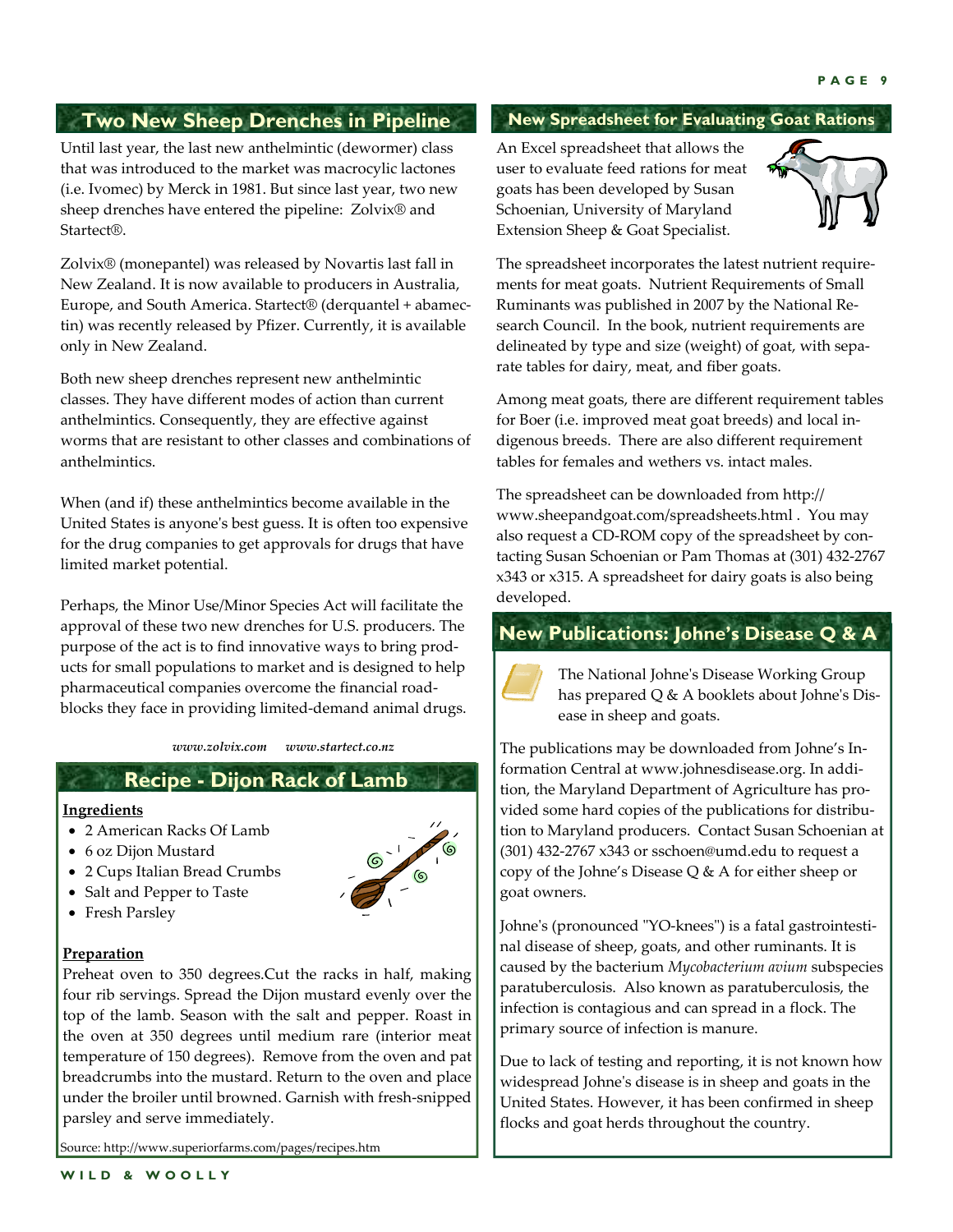### **Christmas and Goats**

Goats figure prominently in many "Christmas" tradi‐ tions. The Yule goat (Julbock) is one of the oldest Scan‐ dinavian and Northern European Christmas symbols and traditions.

Its origins might go as far back as pre‐Christian days when goats were connected to the Norse god Thor, who rode through the sky in a chariot drawn by two goats: Tanngrisnir ("Gap‐tooth") and Tanngnjóstr ("Tooth‐grinder"). Thor frequently slaughtered and ate Tanngrisnir and Tanngnjóstr, knowing they'd be returned to life the following morning.

According to one interpretation of the Santa Claus myth, Santa's sleigh was probably meant to be pulled by goats, but since goats tended to be associated with the Christian devil, the job was given to reindeer in‐ stead. Pre‐Christian religions honored goats during the winter season because they provided meat and milk during the most difficult times of the year.

The function of the Yule goat differed throughout the ages, from an ugly creature that frightened children and demanded gifts at Christmas to a man disguised as a goat who went from house‐to‐house entertaining families with song and dance. Another tradition is that children (one disguised as a goat) would go from house to house to perform small plays or sing Yule goat songs.

placed by Santa Claus. But in Scandinavia, the Yule goat was never forgotten. People started making Yule goats out of straw and wrapping red ribbons around them. They use them to decorate their houses during Christmas time, as a reminder of the old days when the Yule goat visited their homes.

Yule goats are placed under the Christmas tree or hung as Christmas ornaments. A star at the top of the Christmas tree and the Yule goat under the tree represents the struggle between good and evil. In older Scandinavian society, a popular prank was to place the Yule Goat in a neighborʹs house without them noticing. The family successfully pranked had to get rid of it in the same way.

Large versions of the Yule goat are frequently erected in towns and cities around Christmas time. These goats tend to be illegally set on fire before Christmas. The Gävle goat was the first of these goats and remains the most famous. In fact, there is a web site for

it: www.christmasgoat.se and you can view the famous straw goat via a web cam.



During the 18<sup>th</sup> century, the Yule goat began to be re-

Source: Wikipedia and Associated Content

### **2011 Ewe and Doe Management Webinar Short Course**

A series of weekly webinars has been scheduled to help small ruminant producers manage ewes and does from late gestation through weaning.

- Jan 13 ‐ Late gestation
- Jan 20 ‐ Vaccinations
- Feb 3 ‐ Parturition
- Feb 10 ‐ Neonatal care
- Feb 17 Lactation
- Feb 24 ‐ Weaning

All of the webinars will be held on Thursday evenings, beginning at 7 p.m. They will last for approximately one hour. The primary instructor will be Susan

Schoenian, University of Maryland Extension Sheep & Goat Specialist.

Pre-registration is requested by noon the day of the webinar. To pre‐register for one or more webinar, contact Pam Thomas at pthomas@umd.edu or (301) 432‐2767 ext. 315.

All you need to participate is a computer with internet access. High speed access is recommended, but not re‐ quired. Participants will be given instructions on how to participate in the webinars.

*\*WMREC will be closed for the Holidays from Dec 23‐Jan 2*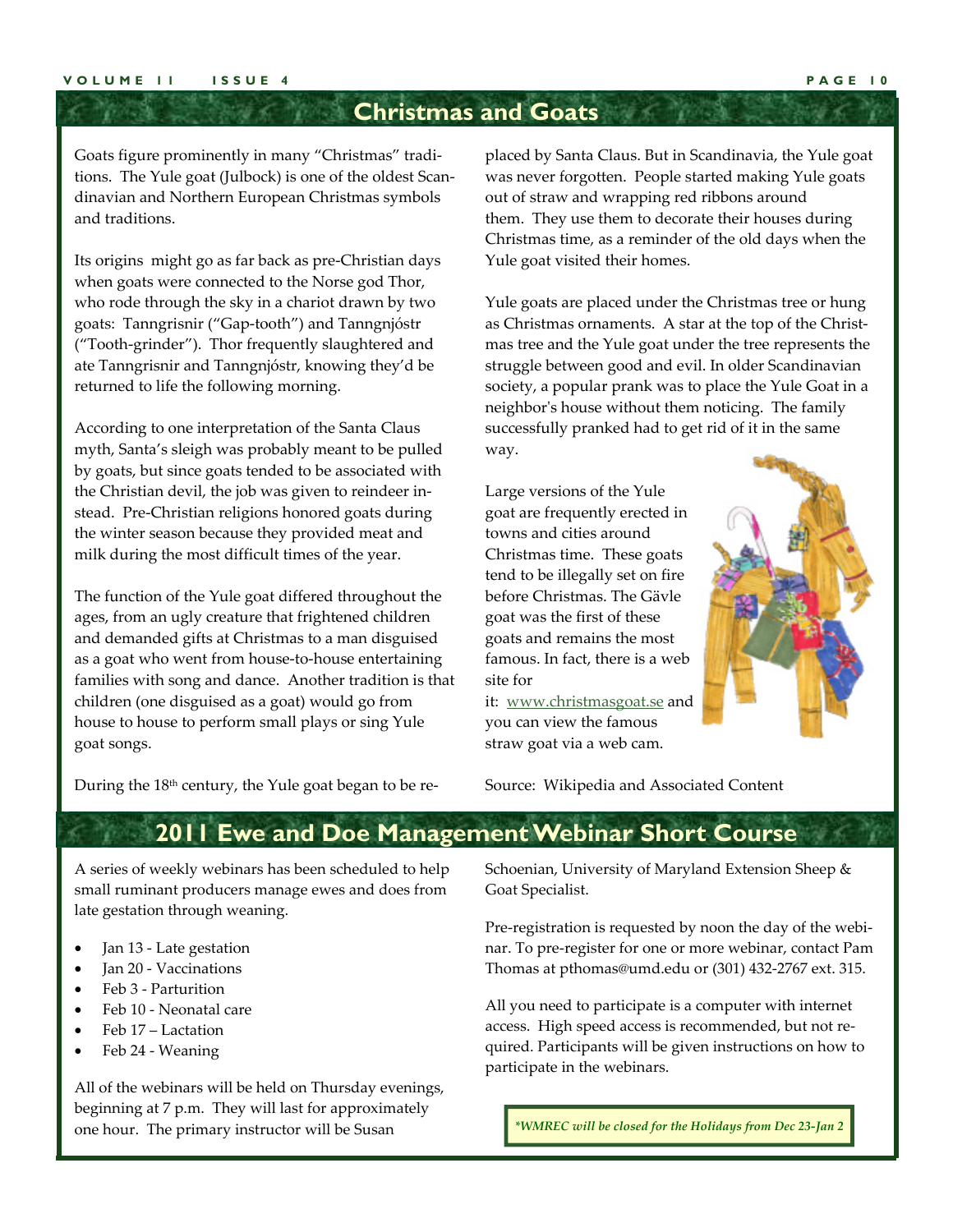### **From Start to Finish**

Meat goat producers from eight states gathered on Novem‐ ber 6 for the rare opportunity to learn the process of grading live goats, watch a goat harvest, and evaluate whole carcasses ready for market. Participants followed two goats – one grass‐fed and one grain‐fed – from start to fin‐ ish.

Dr. Bob Herr, owner of Nix Besser Livestock Co, in Narvon, PA, a livestock dealer and order buyer of sheep and goats at the New Holland Sales Stables taught the group how to separate goats into three grades: Selection 1-3. He said, "the arm muscle is an indicator of muscle the rest of the way down.ʺ

According to Herr, there is no one size goat that is perfect for every holiday, because different ethnic groups require different goat sexes and size. However, he says, "an 80‐lb. billy is hard to beat." Herr recommends taking goats to market the week before a holiday.

"A lot of people pride themselves on having all pasture‐fed goats, but putting them on grain a little will bring you dou‐

### **2011 MD-DE Sheep Shearing School**

There will be a Shearing School for Beginners on Friday and Saturday, March 18‐19, 9:30 a.m. to 3:30 p.m. at the Ridgely Thompson Farm at 1942 Uniontown Road, Westminster, MD 21157.



The registration fee is \$80 per person

and includes a copy of ASIʹs Sheep Shearing Notebook and instructional DVD. No registrations will be accepted after March 14. Participation is limited to the first 25.

The New Zealand method of shearing will be taught. Shearing machines will be provided. Blade shearing will not be taught. Instructors are David Greene, Dr. Richard Barczewski, and Aaron Geiman.

The schools are sponsored by University of Maryland and Delaware Extension, the Maryland Sheep Breeders Association, and the Delaware Sheep and Wool Producers As‐ sociation.

Checks made payable to the Carroll County Extension Advisory Council should be mailed to David L. Greene, 2014 White Hall Road, White Hall, MD 21161‐9712. E‐mail: greelamb@gmail.com

ble at the sale barn," Herr said. In contrast, he said most high-placing show goats are over-finished. According to Herr, "there is no one right way to raise goats."

The workshop was held at LambCo, LLC, a USDA/ custom slaughter facility in New Windsor, Maryland. It was sponsored by the MPWV Meat Goat Producers Association.

According to President Pam Adams, MPWV works very hard to bring programs to producers to add value to their goats. For more information about MPWV, contact Pam at (410) 549‐2539 or visit their web site at www.meatgoat.biz.

Source: Lancaster Farming, Southern Edition, November 20, 2010

Read full article at http://lfg.live.mediaspanonline.com/ assets/5445256/S02LFWE‐112010\_1.pdf.

### **Calendar of Events**

#### January 13

Online Webinar: Ewe and Doe Management ‐ Late Gestation Info: Pam Thomas at pthomas@umd.edu or 301‐432‐2767 x 315

#### January 20

Online Webinar: Ewe and Doe Management ‐ Vaccinations Info: Pam Thomas at pthomas@umd.edu or 301‐432‐2767 x315

#### January 14‐15

Future Harvest CASA Annual Conference Pearlstone Center and Kayam Farm, Reisterstown, MD Info: www.futureharvestcasa.org or (410) 549‐7878

#### January 15

Virginia Shepherd's Symposium Augusta County Government Center, Verona, Virginia Info: Scott Greiner at (540) 231‐9164 or sgreiner@vt.edu

#### January 18

Delaware Ag Week: Small Ruminant Session Exhibition Hall Board Room, Delaware State Fairgrounds, Harrington, Delaware Info: http://rec.udel.edu/agweek/home.htm

#### January 19‐22

American Sheep Industry Association Annual Convention John Ascuaga's Nugget, Reno, Nevada Info: www.sheepusa.org

#### February 3

Online Webinar: Ewe and Doe Management ‐ Parturition Info: Pam Thomas at pthomas@umd.edu or 301‐432‐2767 x 315